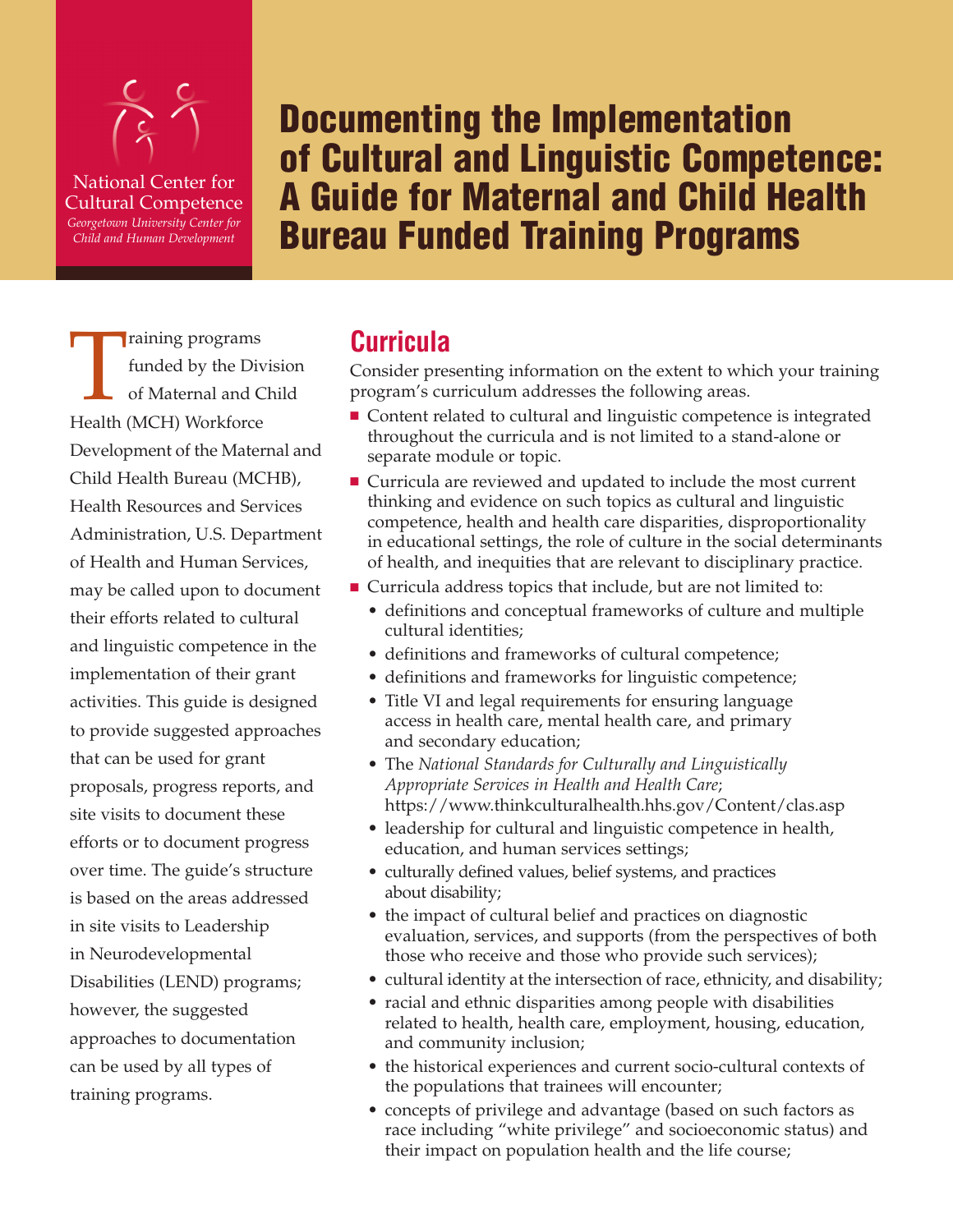- social determinants that contribute to health and health care disparities and inequities; and
- the role and impact of conscious and unconscious biases on health and health care, mental health care, and other social and educational services.
- **■** Curricula development and delivery involve racially, ethnically, and culturally diverse youth and adults and their families impacted by MCH services, and community members.
- Curricula are evaluated to assess trainees' perceptions of how courses and the program enhanced their knowledge and skills related to cultural and linguistic competence.

# **Clinical Preparation**

Consider presenting information describing the extent to which clinical preparation in your training program addresses the following areas.

- Clinical experiences prepare trainees to engage, provide services and supports, and conduct research in culturally and linguistically diverse communities.
- Clinical experiences offer trainees opportunities to apply their knowledge and skills with diverse populations and in diverse settings based on such factors as:
	- geography (urban, suburban, rural, frontier, tribal, territorial);
	- race;
	- ethnicity;
	- language;
	- gender;
	- age;
	- spirituality/religiosity/faith beliefs;
	- disability;
	- immigrant or refugee status;
	- educational and literacy levels;
	- health literacy levels;
	- sexual orientation (lesbian, gay, bisexual, transgender, and questioning [LGBTQ]), and gender identity and expression;
	- socioeconomic status or class; or
	- affiliation or service in the U.S. military.
- Clinical supervision provides instruction on practice adaptations that are responsive to the cultural and linguistic characteristics of a given population such as the capacity to:
	- choose appropriate screening and evaluation tools;
	- address family values and beliefs in recommended interventions;
	- engage extended family or community members whom the family includes on their decision-making team;
	- address language, literacy, health literacy, or disability-related communication preferences and needs in clinical interactions; and
	- work with interpreters effectively (e.g., sign language and languages other than English).
- Clinical supervision both models and teaches trainees how appropriate sections of the *National Standards for Culturally and Linguistically Appropriate Services in Health and Health Care* apply to each student's disciplinary practice and to interprofessional practice. https://www.thinkculturalhealth.hhs.gov/ Content/clas.asp
	- Clinical experiences address how "isms," bias, stereotyping, and discrimination can manifest in clinical settings.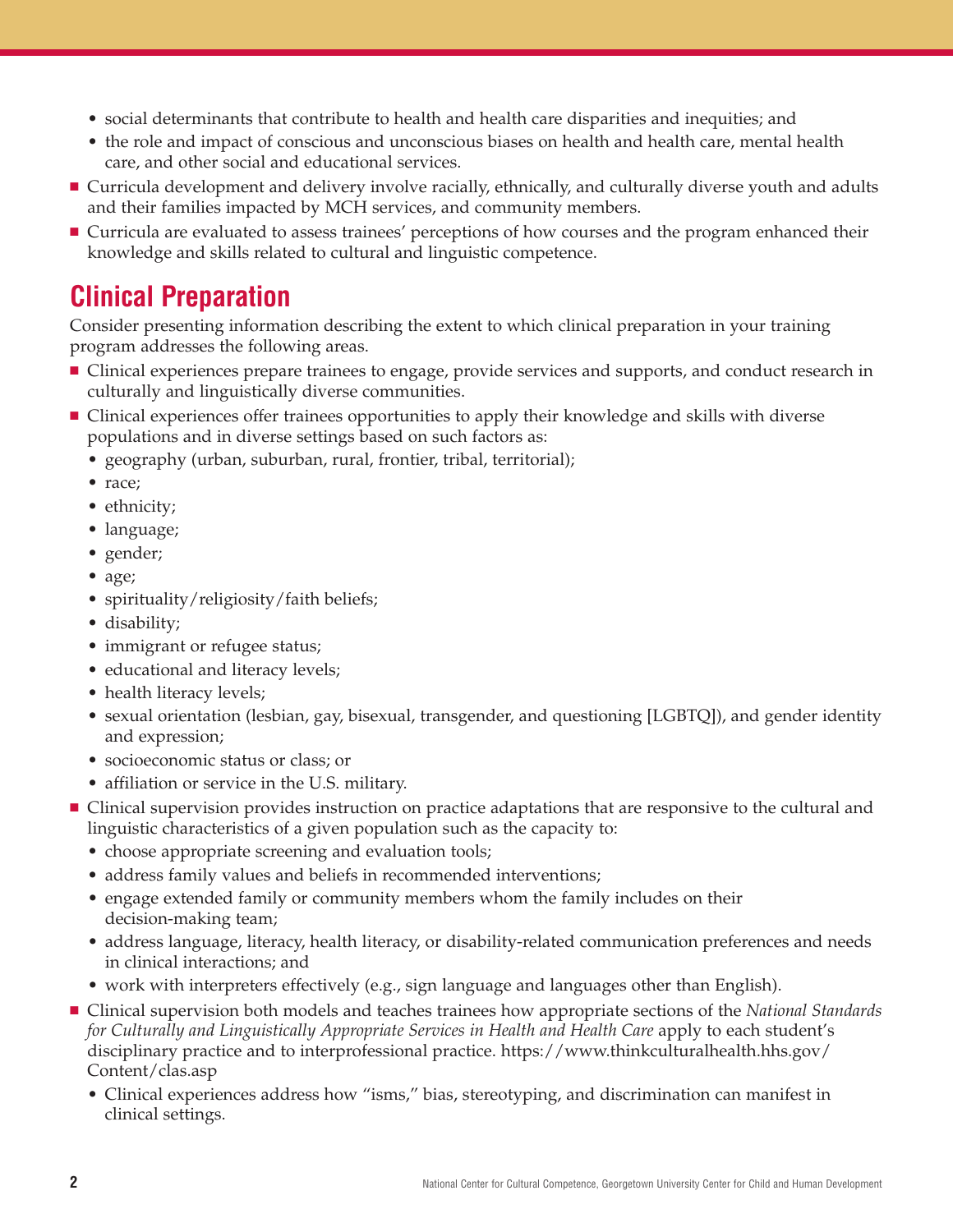- Clinical experiences teach trainees how to address and respond to bias, stereotyping, discrimination, and other "isms" in clinical settings.
- Clinical experiences provide trainees with structured opportunities for self-reflection and feedback from faculty, preceptors, peers, families, and youth about cross-cultural experiences.

# **Family Involvement**

Consider presenting information on the extent to which your training program's approach to family involvement integrates principles and practices of cultural and linguistic competence. This information may include, but is not limited to, the following areas.

- Family involvement activities engage families that are diverse based on such factors as:
	- geography (urban, suburban, rural, frontier, tribal, territorial);
	- race;
	- ethnicity;
	- language;
	- gender;
	- age;
	- spirituality/religiosity/faith beliefs;
	- disability;
	- immigrant or refugee status;
	- educational and literacy levels;
	- health literacy levels;
	- sexual orientation (LGBTQ), and gender identity and expression;
	- socioeconomic status or class; or
	- affiliation or service in the U.S. military.
- Family involvement activities provide supports for families that enable them to participate fully such as:
	- interpreters provided for languages other than English;
	- translation of written materials into languages other than English;
	- information provided in ways that take into account:
	- literacy and health literacy levels,
	- disability-related needs,
	- personal and culturally based preferences for receiving information; and
	- Sign language interpreters.
- Family involvement activities structure meetings or other participatory opportunities to:
	- take into account cultural values and beliefs about behavior in public situations;
	- address power differentials among members of the group; and
	- respond to and manage communication differences among group members.

# **Cultural Competence**

Consider presenting information on your training program's overall approach to addressing cultural and linguistic competence that may address the following areas.

- The training program has clearly articulated definitions and conceptual frameworks for cultural competence and linguistic competence.
- The training program has structures that support cultural and linguistic competence and serve as resources for program faculty and trainees (e.g., committee, work group, or task force and mentorships, lecture series, or grand rounds).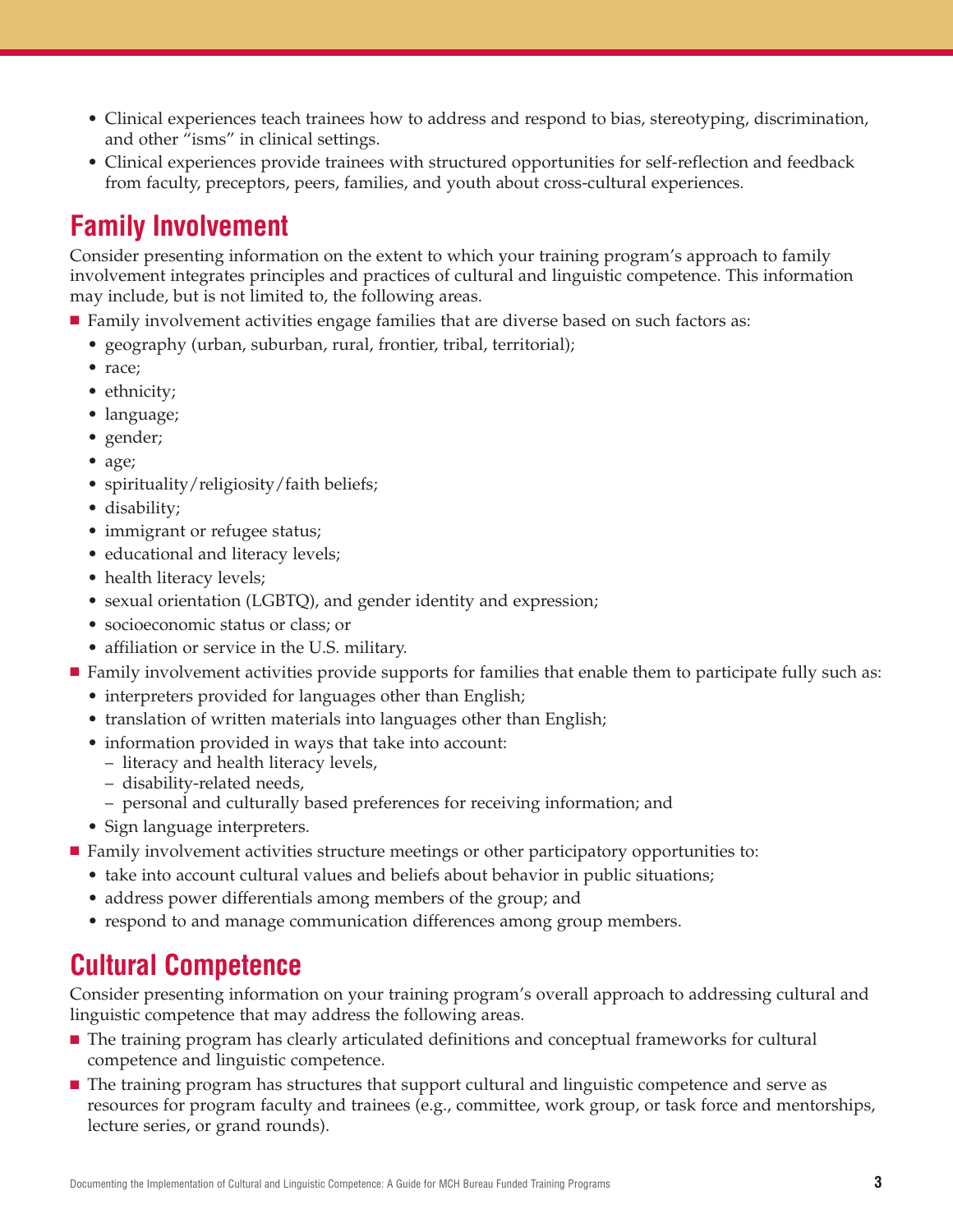- The training program has processes to address faculty or student experiences or observations of bias, prejudice, discrimination, stereotyping, or the "isms" within the:
	- program,
	- department,
	- college or university, or
	- affiliated experiential/clinical learning setting.
- The training program conducts self-assessment processes for cultural and linguistic competence.

### **Diversity**

Consider presenting information on the extent to which your training program addresses recruitment and retention of racially and ethnically diverse trainees and faculty who are underrepresented in MCH training programs. This information may include, but is not limited to:

- The training program has recruitment approaches to increase the number of trainees from underrepresented groups including, but not limited to, the following:
	- considers life experiences relevant to the trainee's area of study as part of admission or program acceptance standards; and
	- has a program admissions committee that is racially, ethnically, and culturally diverse.
- The training program has approaches that enhance the retention of trainees from underrepresented groups including, but not limited to, the following:
	- identifies resources to provide stipends or other financial support for trainees who are disproportionately impacted by poverty or low income;
	- keeps abreast of issues affecting the climate of the learning environment, not only the training program, but other related entities such as the academic departments, the university, off-campus clinical settings, etc.;
	- supports faculty to:
		- address differences in preferred ways of learning,
		- demonstrate skills that draw upon the diverse cultural experiences of trainees (e.g., valuing collaborative vs. independent approaches to coursework, graphical vs. verbal demonstration of knowledge); and
	- provides faculty development on advising and mentoring trainees and junior faculty from racial, ethnic, or cultural groups different from their own.

■ The training program has approaches to enhance the racial and ethnic diversity of faculty including, but not limited to, the following:

- Strives for program faculty who are representative of the diverse racial, ethnic, and cultural groups in the United States or geographic area served by the training program.
- Supports and advocates for faculty tenure evaluations that value:
	- research on cultural and linguistic competence, health and mental health disparities, and health and mental health equity;
	- active and meaningful approaches to community engagement related to MCH populations; and
	- successful recruitment, retention, and mentoring of trainees from racial and ethnic groups underrepresented in MCH.
- The training program tracks and routinely updates data on the demographic make-up of the state, region, or localities and their implications for those populations and communities served by the program.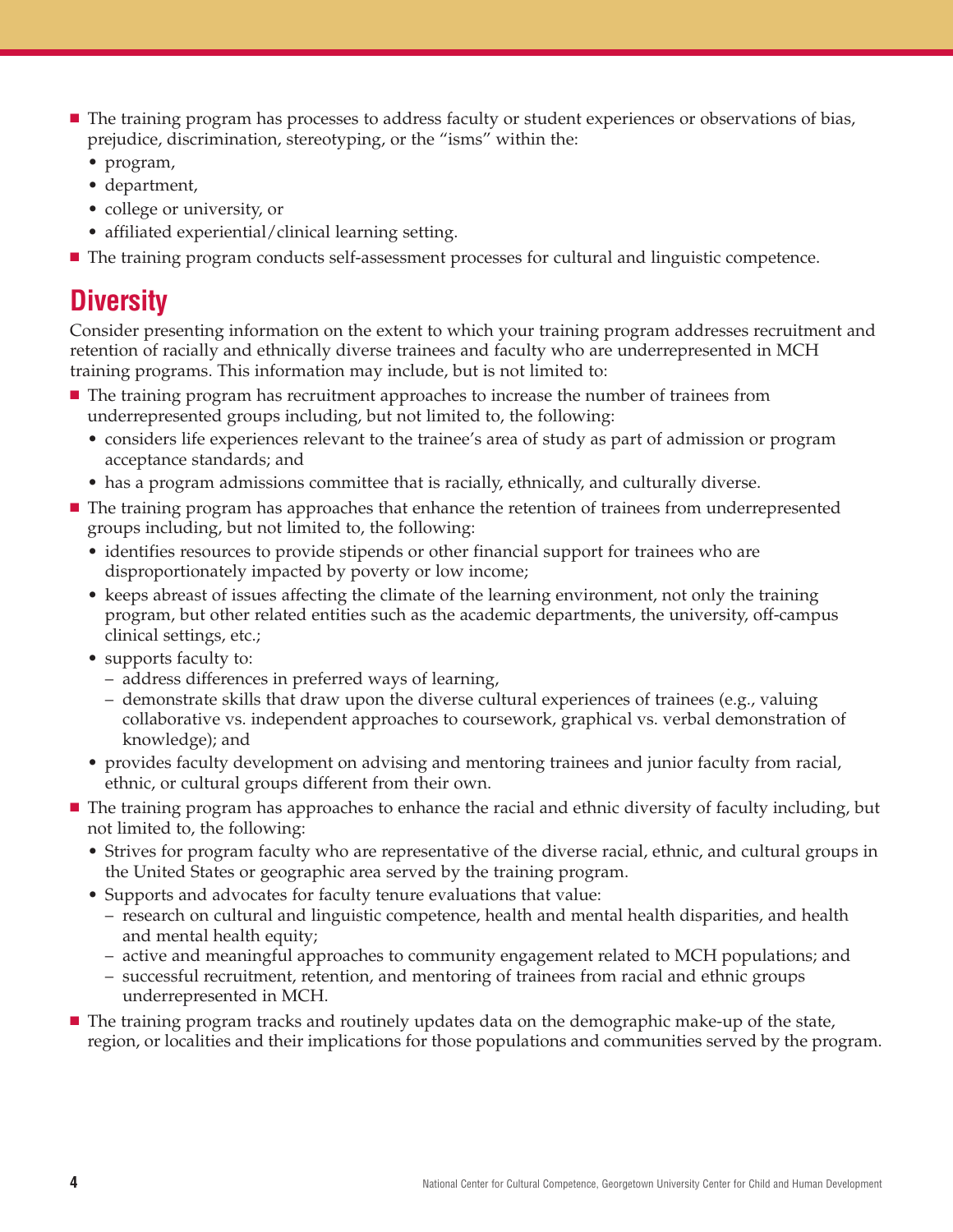# **Title V/Community Collaboration**

Consider presenting information on the extent to which your training program addresses culturally and linguistically competent approaches to community engagement. This may include, but is not limited to, the following.

- **■** Community engagement is guided by defined values and guiding principles.
- Formal policy and procedures assure that communities are both valued and engaged as essential allies in achieving programmatic goals.
- Faculty and trainees are prepared and supported to engage communities using culturally and linguistically competent approaches such as the capacity to:
	- demonstrate respect for the traditions and practices of local cultural communities;
	- use strategies to learn about communities before being assigned to a community setting;
	- know the demographics of the population in the service area, and track the changes over time;
	- ensure that structures and practices are in place to share knowledge about local communities with new trainees, faculty, staff, and volunteers;
	- value and engage in mutual learning with community members; and
	- provide interpretation and translation services as required to ensure meaningful community access and participation.
- Community engagement efforts demonstrate solid ties and partnerships with community organizations (e.g., social service agencies, merchants, faith-based organizations, recreation programs, ethnic-specific advocacy organizations, civic and neighborhood organizations, social justice organizations).
- Program faculty cultivate and nurture good working relationships with leaders of diverse cultural communities in the service area.
- **■** Community engagement activities are designed to ensure that communities economically benefit from collaboration.

### **Faculty**

Consider presenting the information on the extent to which your training program supports faculty in achieving cultural and linguistic competence. This may involve the following efforts.

- Faculty development opportunities include how to:
	- integrate cultural and linguistic competence into courses, clinical experiences, and other learning opportunities effectively.
	- address interpersonal conflict that may arise in the discussion of culture, diversity, cultural and linguistic competence, and other topics such as health and health care disparities and inequities, the concept of privilege, and the "isms."
	- embed culturally and linguistically competent approaches in the conduct of research.
- Search committees elicit information about, and consider awareness, knowledge, and skills in cultural and linguistic competence in the recruitment of program faculty.
- Mentoring and other professional development are offered for faculty who want to pursue an in-depth academic focus on components of cultural and linguistic competence, diversity and inclusion, health disparities, and health equity.
- Faculty members are encouraged to partner with other universities and colleges that have expertise in cultural and linguistic competence.
- Faculty members receive fiscal support to participate in conferences and other professional development forums to increase their capacity to address cultural and linguistic competence in the training program.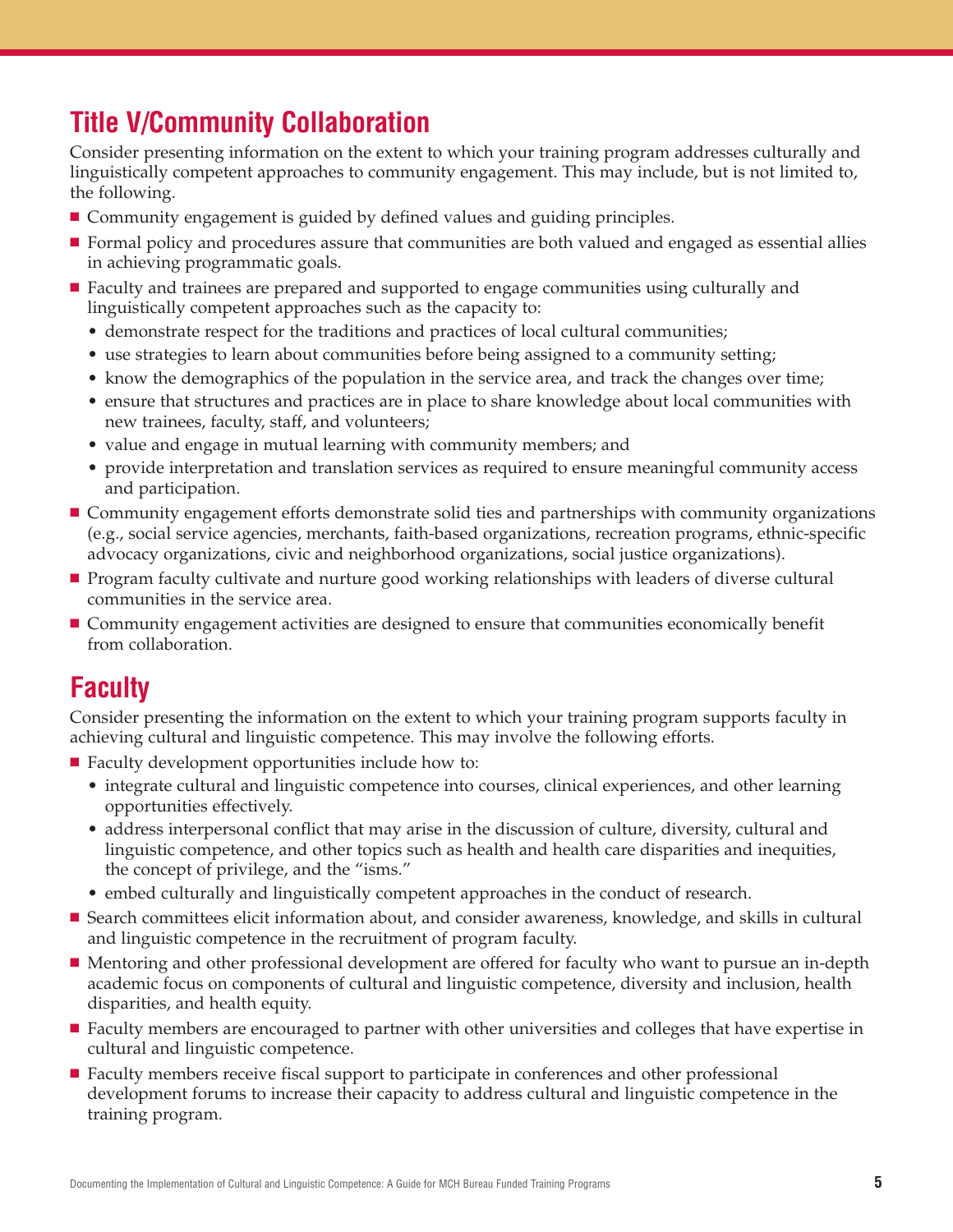- Faculty convene forums to share insights, research, and experiences in embedding cultural and linguistic competence in all aspects of the training program.
- Faculty evaluation processes include criteria on cultural and linguistic competence and/or other areas relevant to the training program (e.g., health disparities, health equity).

# **Key Definitions**

**Bias:** Bias is a preference or an inclination, especially one that inhibits impartial judgment. Bias is a natural tendency among all humans; however, it becomes a concern when it interferes with how we make fair decisions. 1

**Community Outreach:** Community outreach is the donation of time or resources to benefit a community or its institutions such as nonprofit, civic, or community-based organizations in an effort to improve the quality of life for community residents, <sup>2</sup> especially as an act of charity or goodwill.

**Community Engagement:** Community engagement is "the process of working collaboratively with and through groups of people affiliated by geographic proximity, special interest, or similar situations to address issues affecting the well-being of those people."3

**Discrimination:** Discrimination is differential behavior or conduct of one person or group toward another person or group that is based on individual prejudice or societal norms that have institutionalized prejudicial attitudes. 4,5

**Cultural Competence:** Cultural competence requires that organizations:

- have a congruent, defined set of values and principles, and demonstrate behaviors, attitudes, policies, and structures that enable them to work effectively cross-culturally;
- have the capacity to (1) value diversity, (2) conduct self-assessment, (3) manage the dynamics of difference, (4) acquire and institutionalize cultural knowledge, and (5) adapt to the diversity and cultural contexts of communities they serve; and
- incorporate the above into all aspects of policymaking, administration, practice, and service delivery and systematically involve consumers, key stakeholders, and communities.

Cultural competence is a developmental process that evolves over an extended period of time. Individuals, organizations, and systems are at various levels of awareness, knowledge, and skills along the cultural competence continuum. 6

**Disparity:** Disparity as used within the context of health care reflects more than numbers—not just differences in prevalence rates or morbidity and mortality rates. A disparity can be thought of as "A chain of events signified by a difference in: the environment, access to, utilization of, and quality of care, health status, or a particular health outcome that deserves scrutiny."7

**Health Disparity:** Health disparity represents a type of systemic difference in the prevalence, morbidity, disease burden, mortality of a disease, or illness of one social group as compared with another as a function of underlying social advantage or disadvantage. <sup>8</sup> A health disparity is also defined as a particular type of health difference that is closely linked with social or economic disadvantage. Such disparities adversely affect groups of people who have systematically experienced greater social or economic obstacles to health based on their racial or ethnic group; religion; socioeconomic status; gender; mental health; cognitive, sensory, or physical disability; sexual orientation; geographic location; or other characteristics historically linked to discrimination or exclusion. 7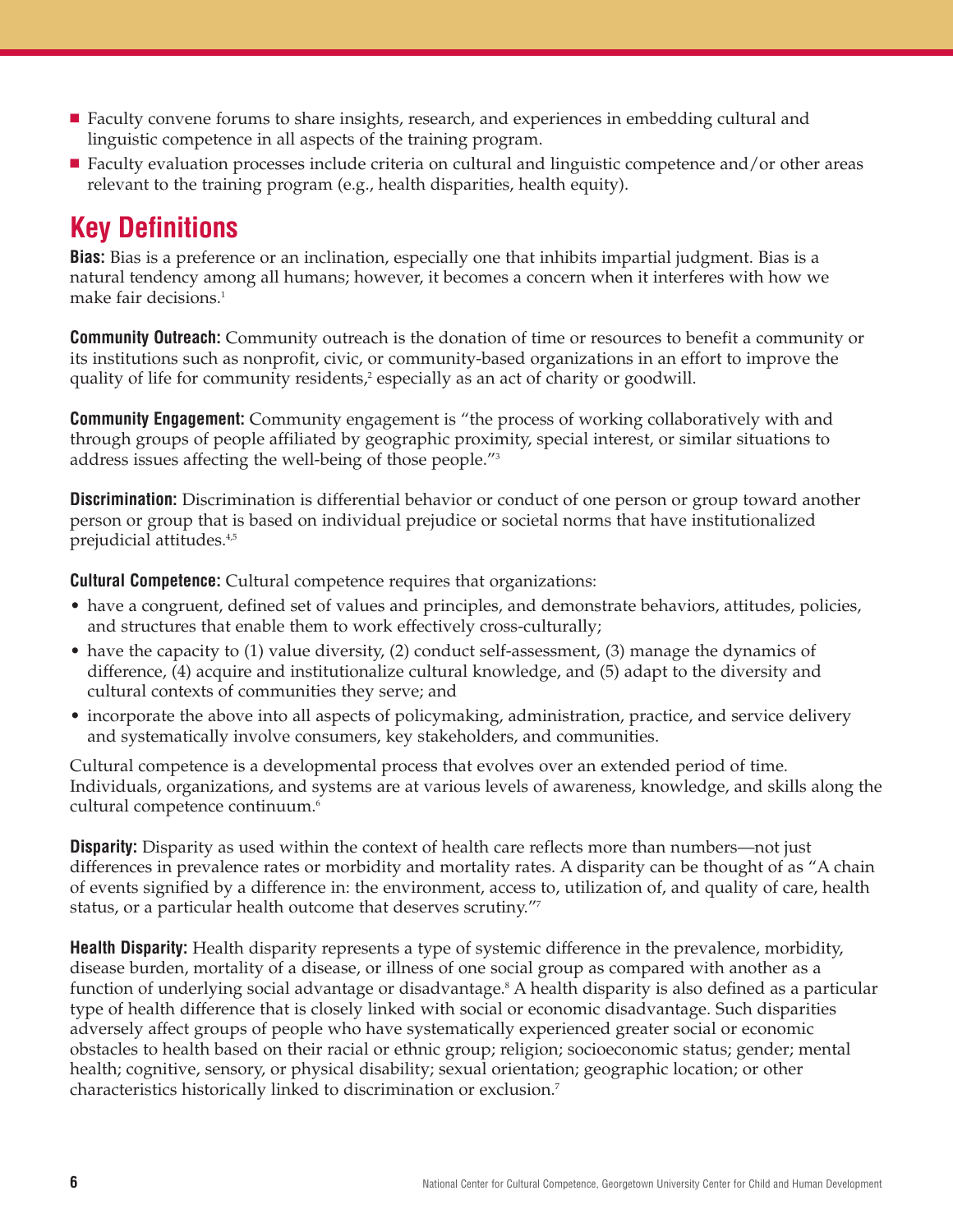**Healthcare Disparities:** Healthcare disparities are the types of differences between groups in which health care treatment, services, or outcomes vary in a way that is unjustified by the underlying need or preference of the patient who is associated with membership in a social group. The measure of the differences is usually by comparison with the dominant population group or the population as a whole. The differences may be quantified by differences in race, ethnicity, language spoken, socioeconomic status, disability, national origin, sexual orientation, or other social attribute marginalized by society. These differences are reflected in service system attributes.<sup>8,9</sup> Disparities in health care are reflected in discrimination in care and care settings and differences in insurance, access, quality, and services provided.<sup>10</sup>

**"isms":** The "isms" is a catch-all term used to refer to a range of attitudes and behaviors that involve perceived superiority, oppression, and discrimination based on such factors as race, national origin, ethnicity, language, social class, disability, gender, and sexual orientation and identity.<sup>11</sup>

**Linguistic Competence:** The capacity of an organization and its personnel to communicate effectively, and convey information in a manner that is easily understood by diverse groups including persons of limited English proficiency, those who have low literacy skills or are not literate, individuals with disabilities, and those who are deaf or hard of hearing. Linguistic competency requires organizational and provider capacity to respond effectively to the health and mental health literacy needs of populations served. The organization must have policies, structures, practices, procedures, and dedicated resources to support this capacity. 12

**Prejudice**: Prejudice is an explicit, known, conscious, and usually pejorative judgment or attitude toward a group. Prejudice is beliefs and attitudes that people know they hold and can control deliberately and strategically. <sup>13</sup> Such biases can result in prejudice. However, people have conscious access to their explicit biases and are able to monitor and control them to mitigate the impact of those biases on their behavior.<sup>14</sup>

**Stereotype:** A stereotype is a cognitive structure that contains the perceiver's knowledge, beliefs, and expectations about a human group. <sup>13</sup> Stereotypes are reflected in the preconceptions that one person has about another based on group membership. Stereotypes are normal strategies that humans use to process and store information in an efficient manner. <sup>13</sup> A stereotype is "a widely held image of a group of people through which individuals are perceived or the application of an attitude set based on the group or class to which the person belongs."15(p814)

#### **References**

1 *American Heritage Dictionary*. Definition of bias. Available at: http://www.ahdictionary.com/word/ search.html?q=Bias&submit.x=53&submit.y=19. Accessed April 4, 2013.

2 East Carolina University. *Community outreach definition and guidelines*. Available at: http://www.ecu.edu/csacad/athleticstudentdev/customcf/CommunityOutreachdefinitionandguidelines.pdf. Accessed May 29, 2013.

3 Centers for Disease Control and Prevention. *Principles of Community Engagement*. 1st ed. Atlanta, GA: CDC/ATSDR Committee on Community Engagement; 1997.

4 Blank RM, Dabady M, Citro CF, eds. *Measuring Racial Discrimination*. Washington, DC: National Academies Press; 2004.

5 *Oxford Dictionaries*. Definition of discrimination. Available at: http://oxforddictionaries.com/definition/english/discrimination. Accessed October 9, 2012.

6 National Center for Cultural Competence. Cultural competence: Definition and conceptual framework. Available at: http://nccc.georgetown.edu/foundations/frameworks.html#ccdefinition. Accessed March 27, 2012.

7 Carter-Pokras O, Baquet C. What is a "health disparity"? *Public Health Rep*. September-October 2002;117(5):426-434.

8 Braveman P. Health disparities and health equity: concepts and measurement. *Annu Rev Public Health*. 2006;27:167-194.

9 Balsa AI, McGuire TG. Prejudice, clinical uncertainty and stereotyping as sources of health disparities. *J Health Econ*. 2003;22:89-116.

10 US Department of Health and Human Services. The Secretary's Advisory Committee on National Health Promotion and Disease Prevention. Objectives for 2020. Phase I report: Recommendations for the framework and format of Healthy People 2020. Section IV. *Advisory Committee findings and recommendations*. Available at: http://www.healthypeople.gov/hp2020/advisory/PhaseI/ sec4.htm#\_Toc211942917. Accessed October 9, 2012.